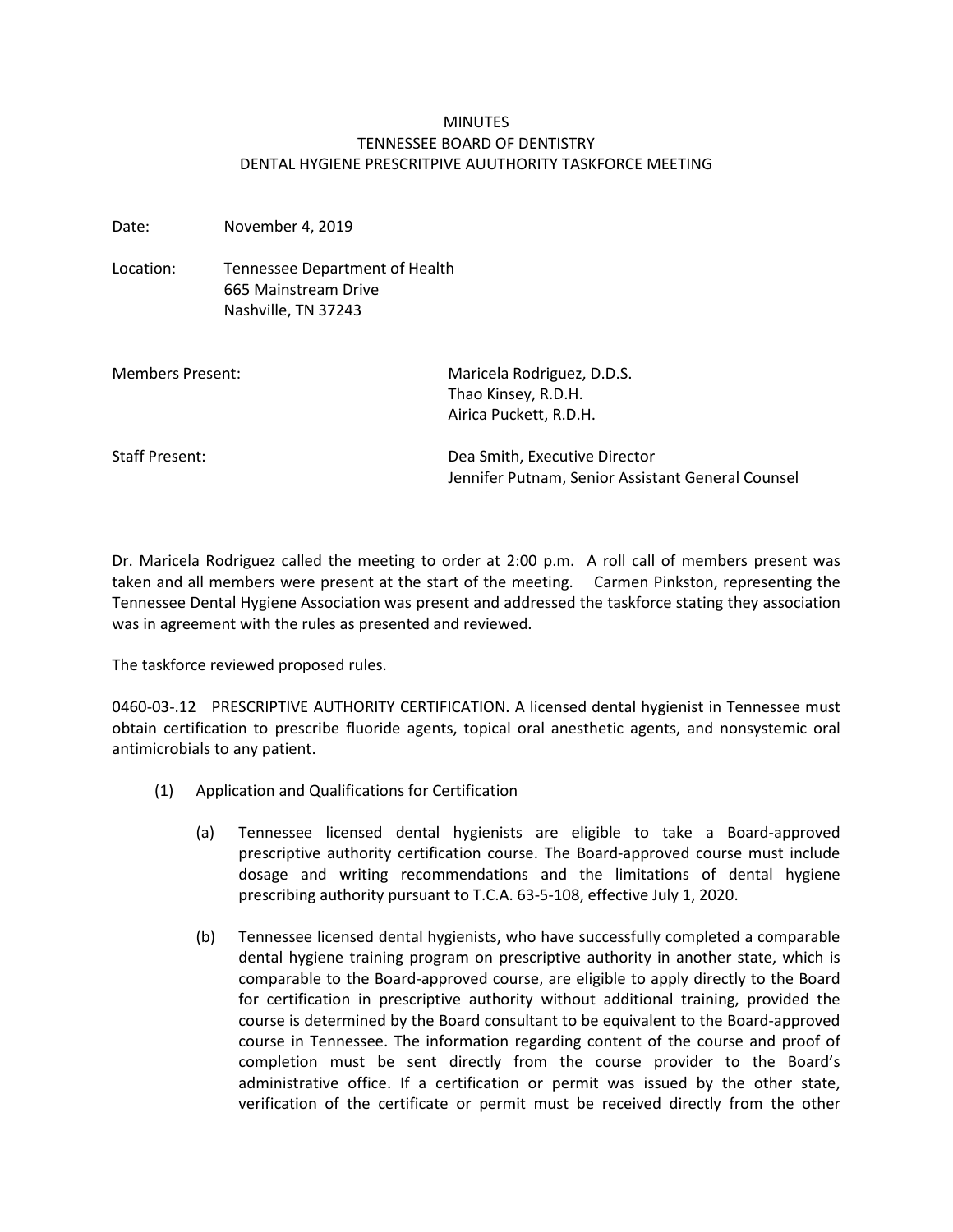board. If it is determined that the course is not equivalent, the licensed dental hygienist will be required to comply with the provisions of subparagraph (1)(a) before certification can be issued.

- (c) Tennessee licensed dental hygienists applying for a prescriptive authority certificate must have actively practiced as a licensed dental hygienist for no less than 1600 hours.
- (d) Tennessee licensed dental hygienists applying for a prescriptive authority certificate must submit proof of successful completion of a two (2) hour pharmacology continuing education course.
- (2) Prescriptive Authority Certification
	- (a) Licensed dental hygienists with a prescriptive authority certificate shall be limited to prescribing fluoride agents, topical oral anesthetic agents, and nonsystemic oral antimicrobials that are not controlled substances under state and federal drug laws; and do not require a license from the federal drug enforcement agency.
	- (b) Licensed dental hygienists with a prescriptive authority certificate shall only prescribe for patients under the general supervision of a dentist, as provided in T.C.A. 63-5-115 (a) (2). A prescription written by a dental hygienist under this section must be reviewed by a dentist within 30 days.
	- (c) Licensed dental hygienists with a prescriptive authority certificate shall prominently display, at their place of employment, the current certificate, which is received upon licensure and renewal.
	- (d) A prescriptive authority certificate is only valid as long as the licensed dental hygienist has a current license to practice dental hygiene. If the license expires or is retired, the certification is also considered expired or retired and the dental hygienist may not prescribe fluoride agents, topical oral anesthetic agents, and nonsystemic oral antimicrobials to any patient until the license is reinstated or reactivated.
- (3) Allowable Percentages of Prescribed Agents
	- (a) Topical anti-caries treatments using sodium fluoride unless otherwise stated:
		- 1. Toothpastes 1.1 percent (or stannous fluoride 0.4 percent);
		- 2. Topical gels 1.1 percent (or stannous fluoride 0.4 percent);
		- 3. Oral rinses 0.05 percent, 0.2 percent, 0.44 percent, 0.5 percent or oral rinse concentrate at 0.63 percent stannous fluoride;
		- 4. Fluoride varnish 5 percent;
		- 5. Prophy paste 1.25 percent and;